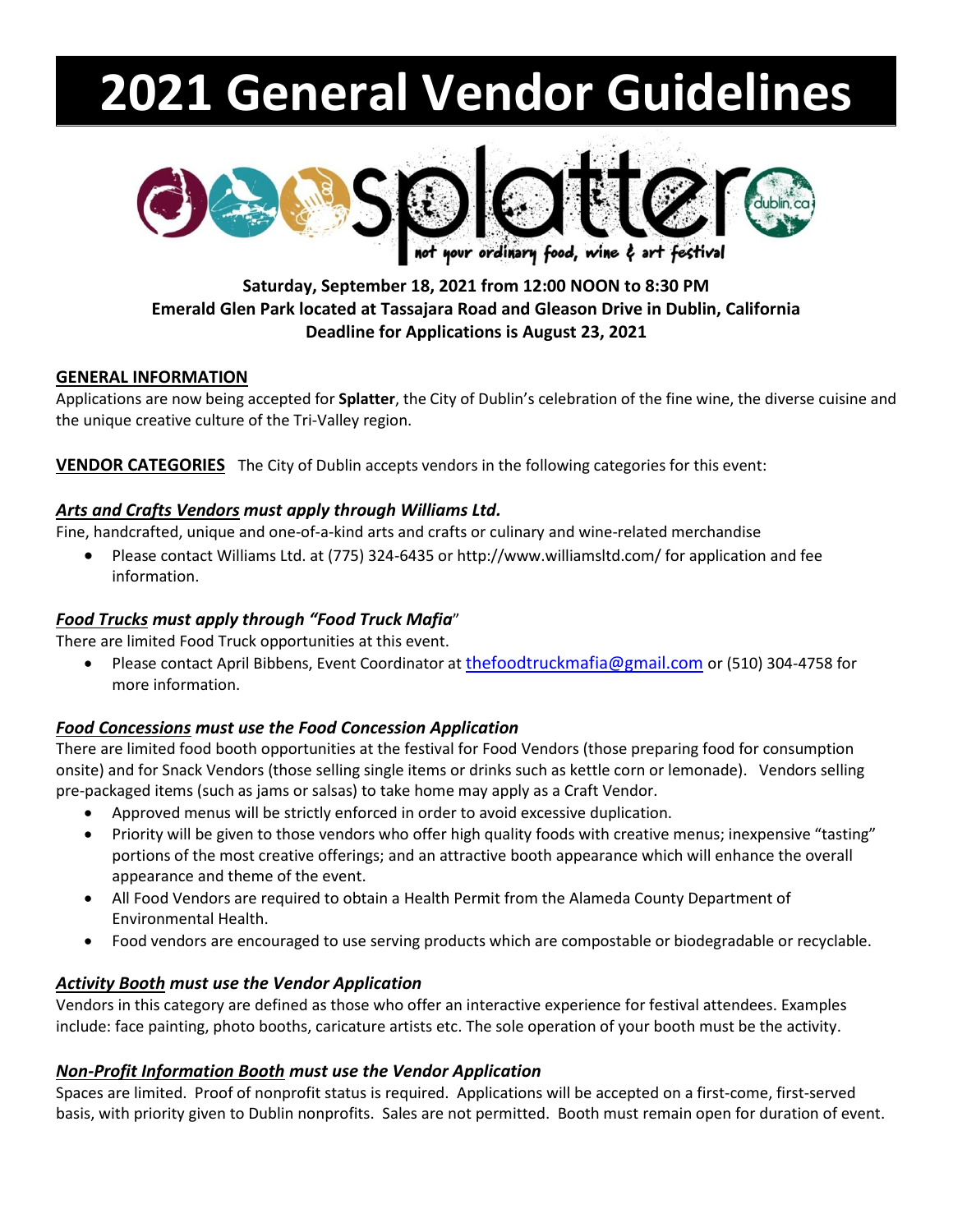# **APPLICATION PROCEDURE** *Application Deadline is August 23, 2021*

- 1. Please read the Vendor Guidelines carefully and complete the proper application.
- 2. Please sign and submit any additional forms as needed.
- 3. Payment:
	- Enclose fees as specified in the application. (Fees will not be deposited until after the applicant has been notified of acceptance into the festival. All other checks will be returned.)
	- Checks, money orders, or cashier's checks should be made payable to *City of Dublin.*
	- Payment by VISA / MASTERCARD / AMERICAN EXPRESS / DISCOVER can be accepted upon request.
- 4. **Applications can be mailed or delivered in person to the Or Emailed to: Parks & Community Services Department at: [lauren.marriott@dublin.ca.gov](mailto:lauren.marriott@dublin.ca.gov) Splatter c/o City of Dublin 100 Civic Plaza Or Faxed to: Dublin, CA 94568 (925) 833-6651 c/o Lauren Marriott**

5. Applicants will be notified of acceptance to the festival via email within one week of the application deadline. We will continue to accept applications received after the deadline for waiting list consideration.

#### **EQUIPMENT**

All vendors must provide their own canopy, tables, and chairs and other equipment. All booth materials must be in compliance with fire code regulations. If you need to rent a canopy or a food tent, you may place your order and submit your payment for the additional fees along with the application.

#### **ELECTRICITY**

Electricity at the festival is limited to specific locations. Personal "whisper quiet" generators may be approved if use compliance is met. If needed, vendors must pre-pay for electricity and must supply their own extension cords (minimum of 25 feet) to reach the access point.

#### **FEES**

Fees vary based on vendor category. Please refer to the Vendor Application for the fee schedule. Payment is due in full at the time of application. If vendor is not approved, payment will be returned by mail as soon as possible.

#### **NOTIFICATION OF ACCCEPTANCE**

Accepted vendors can expect to receive a confirmation email by September 9, 2021.

#### **PARKING**

Parking at this event is extremely limited. Vendors will be allowed to drive to their booth space at the festival for unloading and then move their vehicles to the designated lots. Detailed information will be provided in the final instructions.

#### **INSURANCE –** *Due by September 9, 2021*

**General Liability:** All vendors are required to provide a Certificate of Insurance evidencing Comprehensive General or Comprehensive Personal Liability coverage for a minimum of \$1,000,000 per occurrence or \$2,000,000 aggregate naming the City of Dublin, its officers, employees, agents and volunteers as additionally insured.

- The vendor shall provide proof of insurance no later than September 2, 2021.
- The certificate must name: *City of Dublin, 100 Civic Plaza, Dublin, CA 94568* as the certificate holder.
- The Additional Insured Endorsement must include: *the City of Dublin, its officers, employees, agents and volunteers as additionally insured.*

**Auto:** Vendors must provide a *Commercial or Personal Auto Insurance Declarations page* as proof of auto insurance.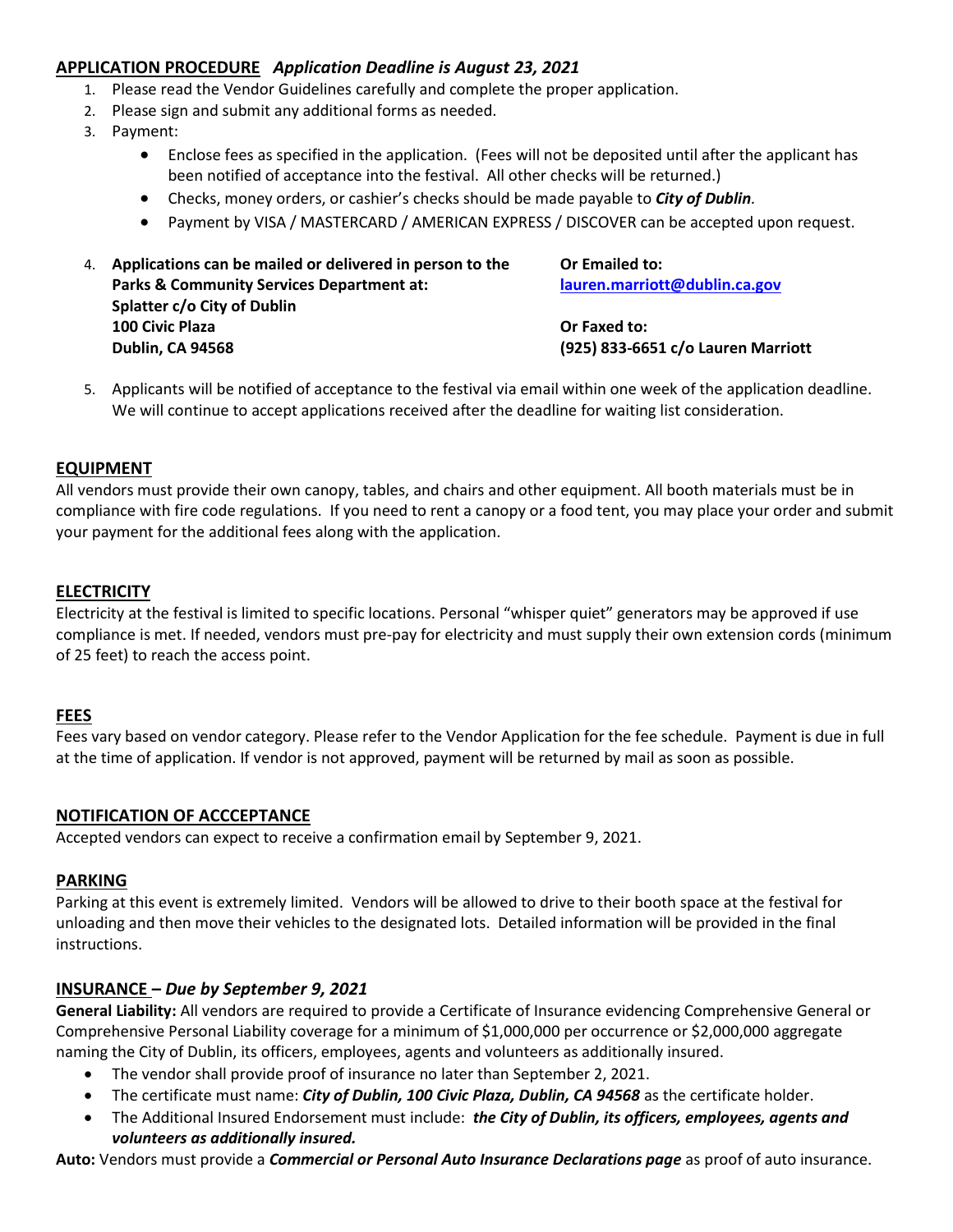## **SET-UP INFORMATION**

All vendors must complete their set-up and be ready to open for business by the scheduled start time of the festival. Detailed instructions for load-in and set-up will be emailed prior to the festival.

## *Friday, September 17 th*

• All vendors are strongly encouraged to check-in and set-up their booth on Friday from 2:00 PM to 7:00 PM.

# *Saturday, September 18 th*

- Vendors may arrive as early as 7:00 AM to check-in and set-up. All booths must be up, open, and ready for business by 12:00 NOON.
- Break-down can begin at 8:30 PM.
- Trash bags will be distributed for clean-up. Please leave the site as you found it free of debris. You can leave trash only if it left properly bagged or in a box.
- You will not be able to bring your vehicle onto the lot until all pedestrian traffic has been cleared and it has been deemed safe for vehicles to enter.
- All items must be off the site by 11:00 PM on Saturday.

# **EVENT RULES AND REGULATIONS**

- 1. **The Splatter festival is held rain or shine. There will be no refunds due to inclement weather. Please also note that Dublin often experiences windy weather conditions. Please bring proper weights or sandbags for your canopy. You are not permitted to tie your canopy to landscaping.**
- 2. A health permit issued by the Alameda County Department of Environmental Health is required for selling or sampling of any food or beverages. (This includes handing out candy, bottled water, etc.) If the samples of food/drink are open (not pre-wrapped), a fully equipped food booth is also necessary.
- 3. The City of Dublin does not guarantee vendor sales.
- 4. Vendors, their staff, employees, and agents must comply with all vendor policies, fire codes, laws, ordinances, and regulations pertinent to health, fire prevention and public safety. Failure to comply may result in expulsion from the event without a refund.
- 5. A limited number of vendors in each category will be accepted to the festival. Decisions are made at the sole discretion of the City and based on, but not limited to: the best interest of the festival, history, level of investment, payment, and date of paperwork received. The Festival reserves the right to admit duplicate businesses based on the Festival needs and size. Exclusivity may be extended at the Festival's discretion.
- 6. Vendor agrees to allow the City of Dublin to take photos of the booth and product during the event for use in City of Dublin events promotions.
- 7. All booths **MUST** have a tent. Vendors are required to supply their own tent, tables, and chairs. Rental equipment may be reserved through the City of Dublin using the vendor application
- 8. Booth locations are not guaranteed and are made at the discretion of festival management.
- 9. Handwritten signs are not permitted with the exception of chalkboard signage. A-frame signs outside of the booth are also prohibited.
- 10. **Exhibitor shall be liable** for delivery; handling, erection and removal of his/her own displays and equipment.
- 11. All displays, merchandise, equipment and staff **must be contained within the assigned booth space**. No amplified music, walkway solicitation or "barking" is allowed. Staff/Personnel must remain inside the assigned booth. Please note this will be strictly enforced.
- 12. **Walking the grounds to sell merchandise or hand out fliers is strictly prohibited.**
- 13. No helium tanks will be allowed at the festival. You may decorate with balloons, however, helium tanks will not be allowed on the festival grounds during the event.
- 14. The City of Dublin will provide general overnight festival security on Friday night; however, the City of Dublin is not responsible for any lost, stolen, or damaged goods.
- 15. Vendor must obtain written permission from the City prior to using the City of Dublin logo or any logo from the City of Dublin website in connection with their business.
- 16. The assigned booth space must be occupied and be open during regular festival hours (12:00 Noon to 8:30 PM). In the event that the Exhibitor does not occupy or staff said space, the City is expressly authorized to occupy said space in a manner deemed best for the interest of the festival with no refunds or allowances to the vendor.
- 17. Vendor may not sublet or apportion booth space to anyone else.
- 18. Any changes to the menu or merchandise on the approved application must be submitted for written approval.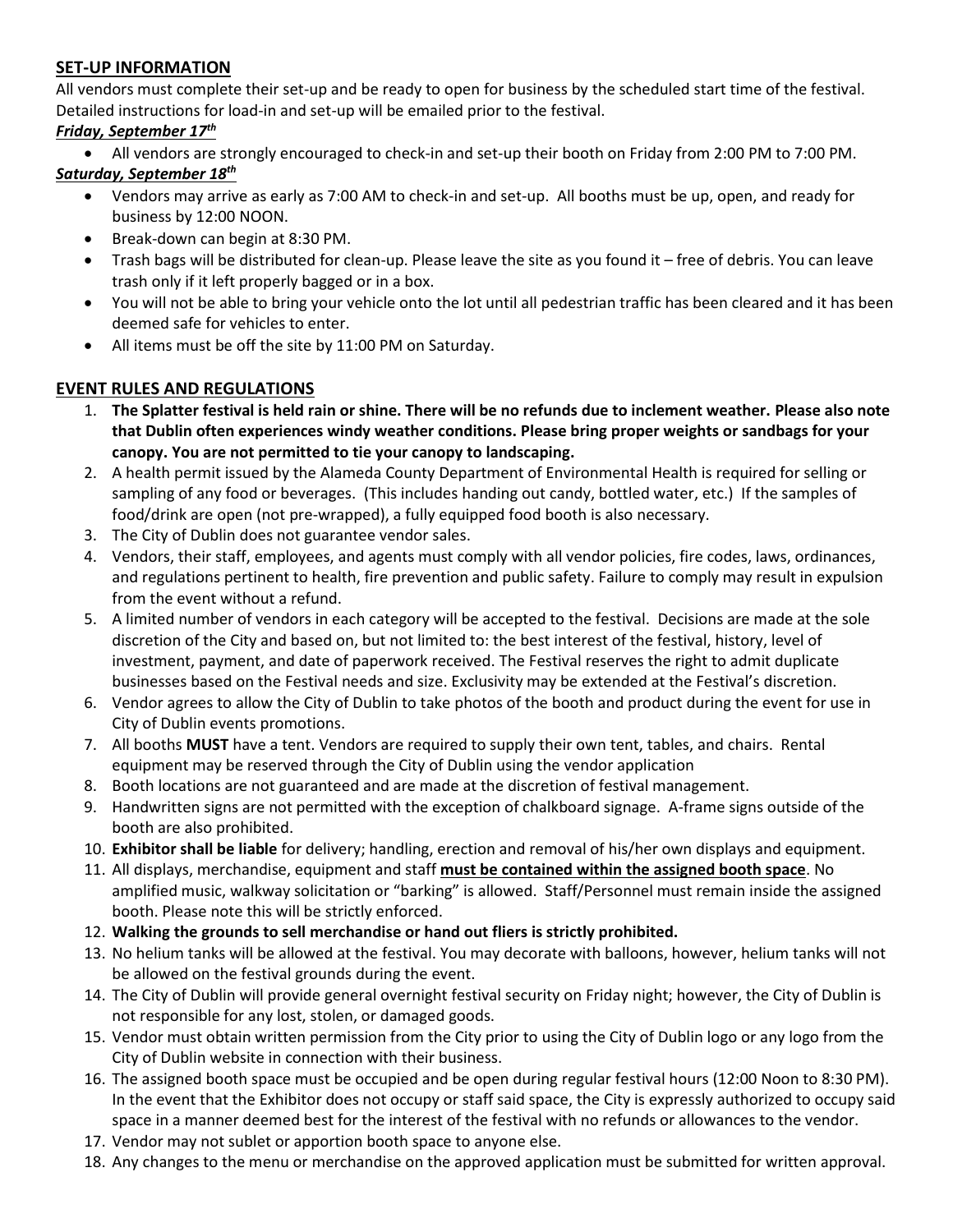# **Food Concession Application**



# **Application Deadline is August 23, 2021**

Thank you for your interest in the City of Dublin's Splatter event. Please review the guidelines and submit the application. For any questions, please emai[l Lauren.marriott@dublin.ca.gov.](mailto:Lauren.marriott@dublin.ca.gov)

|                                                                                                                                                                |                         | <b>Vendor Information</b>                         |                                                                                                   |          |
|----------------------------------------------------------------------------------------------------------------------------------------------------------------|-------------------------|---------------------------------------------------|---------------------------------------------------------------------------------------------------|----------|
| <b>Business Name:</b>                                                                                                                                          |                         | <b>Business Phone:</b>                            |                                                                                                   |          |
| Contact Person:                                                                                                                                                |                         | Cell Phone:                                       |                                                                                                   |          |
|                                                                                                                                                                |                         |                                                   |                                                                                                   |          |
| Address:                                                                                                                                                       |                         | Fax:                                              |                                                                                                   |          |
| City, State, Zip:                                                                                                                                              |                         | Email:                                            |                                                                                                   |          |
|                                                                                                                                                                |                         |                                                   |                                                                                                   |          |
| California Resale License:                                                                                                                                     |                         | 501(c)3 Number (Required for Non-Profit Vendors): |                                                                                                   |          |
|                                                                                                                                                                |                         | <b>Menu and Pricing</b>                           |                                                                                                   |          |
| We are looking for creative menu items which will enhance or best suit the food, art and wine theme of the festival.                                           |                         |                                                   |                                                                                                   |          |
|                                                                                                                                                                |                         |                                                   | Please feel free to be descriptive and to attach your menu and photos of your booth and products. |          |
| \$                                                                                                                                                             |                         |                                                   |                                                                                                   | \$       |
| \$                                                                                                                                                             |                         |                                                   |                                                                                                   | \$       |
| \$<br>\$                                                                                                                                                       |                         |                                                   |                                                                                                   | \$<br>\$ |
|                                                                                                                                                                |                         |                                                   |                                                                                                   |          |
| <b>Booth Specifications</b><br>Please include photo(s) of booth with application. Space is sold in 10' x 10' increments. More than one space may be purchased. |                         |                                                   |                                                                                                   |          |
|                                                                                                                                                                |                         | <b>Subtotal</b>                                   |                                                                                                   |          |
| <b>Type of Booth</b><br><b>Food Booth</b>                                                                                                                      | <b>Number of Spaces</b> | Fee<br>\$300                                      | $=$                                                                                               |          |
|                                                                                                                                                                |                         |                                                   |                                                                                                   |          |
|                                                                                                                                                                |                         | <b>Total Fees:</b>                                | $\zeta$                                                                                           |          |
| <b>Rental Equipment and Electrical Service (if needed)</b>                                                                                                     |                         |                                                   |                                                                                                   |          |
| Food Vendors must use booths which meet California State Fire Marshall Codes and be identified with official CA State                                          |                         |                                                   |                                                                                                   |          |
| Flame Retardant seal. Tents must also be fully screened per Alameda County Health Department regulations. All booths                                           |                         |                                                   |                                                                                                   |          |
| will be inspected by the Fire Marshall and by the Alameda County Health. If needed, equipment can be reserved below:                                           |                         |                                                   |                                                                                                   |          |
| Rental Standard Food Booth (10' x 10' square)                                                                                                                  |                         | \$400 each                                        | \$                                                                                                |          |
| Rental Table (8-foot x 36" rectangle)                                                                                                                          |                         | \$50 each                                         |                                                                                                   |          |
| <b>Rental Folding Chairs</b>                                                                                                                                   |                         | \$10 each                                         |                                                                                                   |          |
| $\Box$ <b>I DO NOT</b> need a canopy or equipment.                                                                                                             |                         | <b>Total Fees:</b>                                | \$                                                                                                |          |
| Electrical Service - 20 amps (110 volts) - Form Required                                                                                                       |                         | \$50                                              |                                                                                                   |          |
| Electrical Service - 50 Amps (220 volts) - Form Required                                                                                                       |                         | \$100                                             |                                                                                                   |          |
| $\Box$ I DO NOT need electrical service.                                                                                                                       |                         | <b>Total Fees:</b>                                | \$                                                                                                |          |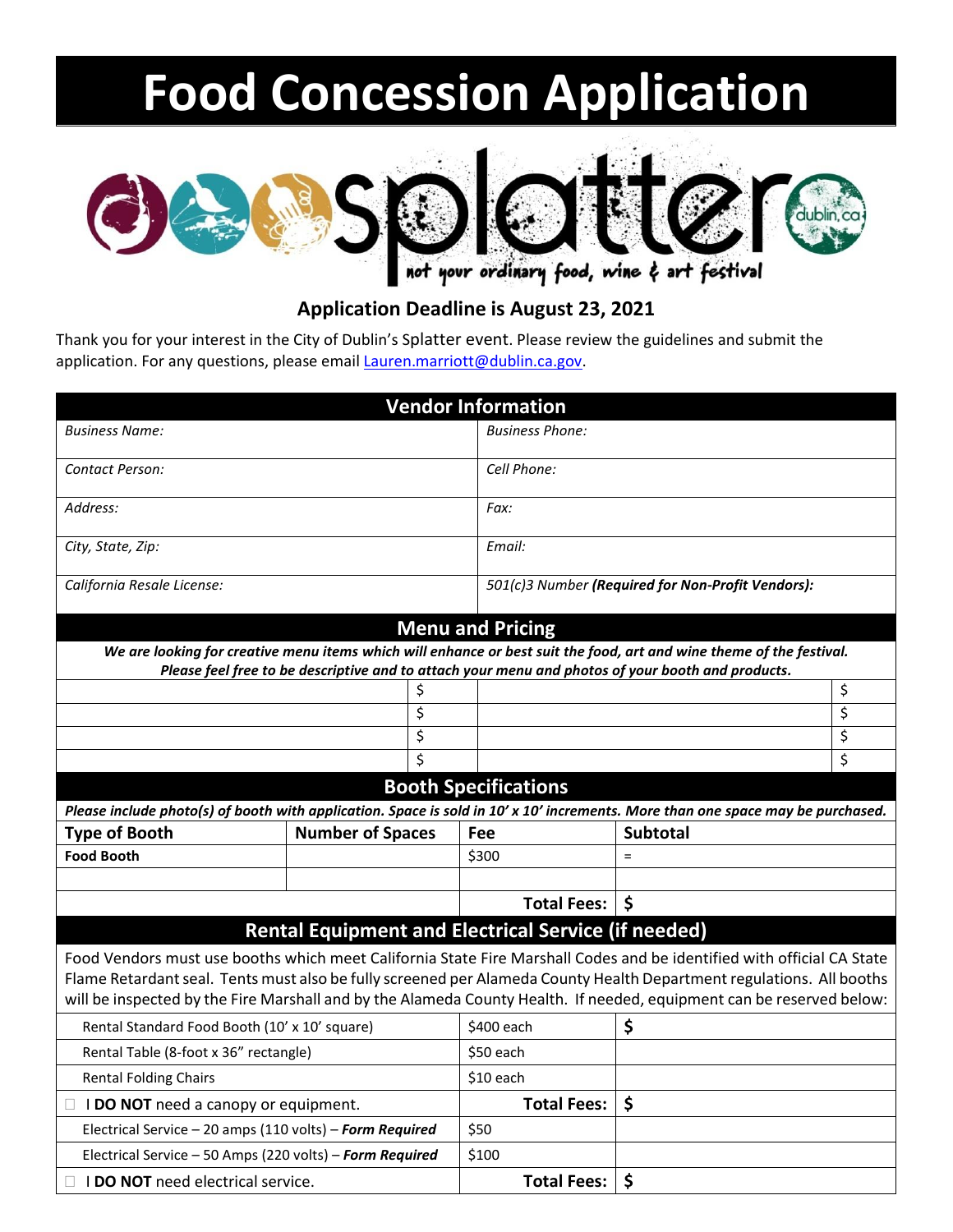# **Alameda County Health Permit – REQUIRED**

- All accepted food vendors are required to have a health permit issued by Alameda County. The application can be accessed a[t http://www.acgov.org/aceh/food/TFF\\_Application\\_Booth.pdf](http://www.acgov.org/aceh/food/TFF_Application_Booth.pdf) or by calling (510) 567-6748.
- Vendor shall be responsible for complying with the Alameda County's health regulations and will be subject to a health inspection. If Vendor's booth fails to pass inspection, Vendor is solely responsible for a re-inspection fee and/or costs associated with closing and removing Vendor's booth from the Event. Re-inspection fee will be collected at the event before booth may re-open.
- Copies of the Pre-inspection/Self Inspection Form can be found at [http://www.acgov.org/aceh/food/Self](http://www.acgov.org/aceh/food/Self-inspection-Temporary-Event-Booth.pdf)[inspection-Temporary-Event-Booth.pdf](http://www.acgov.org/aceh/food/Self-inspection-Temporary-Event-Booth.pdf) or by calling (510) 567-6748.

# **Alameda County Fire Code Activity Form - REQUIRED (if cooking)**

- Food vendors are required to meet the California State Fire Marshall code as it relates to your tent, rig, fire extinguisher, etc. Failure to comply may result in closure of your booth. Vendors are advised to refer to the *Fire Code Requirements for Carnivals and Fairs* and *Tents and Other Membrane Structures Requirements* found on our website under *Forms*.
- Food vendors who will be utilizing any form of flame for cooking or any other purpose must complete the *Fire Code Regulated Activity/Use Application and Permit*. This document can be found at: <http://www.ci.dublin.ca.us/DocumentView.aspx?DID=643> or on our website under *Forms*.

# **General Vendor Rules and Regulations**

- Submittal of completed application does not constitute acceptance into the event by the City. Vendors will be juried following the application deadline. Those accepted will be notified of acceptance with a confirmation email.
- **This is a rain or shine event.** There are no refunds or extended dates due to inclement weather.
- Vendors keep 100% of the gross revenue.
- Any changes to the approved menu, activity or craft items must be submitted and approved by the City of Dublin.
- No private generators are permitted. If power is needed, an Electrical Service Request form is required.
- Walking the grounds to sell merchandise or handout fliers is prohibited. Venders must remain inside booth space.
- An Alameda County Health permit is required to sell, serve or sample any food or beverage.
- Payment is due at time of application. If the Vendor is accepted, the payment will be deposited. If the Vendor is not accepted, the payment will be returned as soon as possible.
- Vendor must provide their own signage. Signage may not exceed five feet from the top of the tent. **No handwritten signage will be permitted.**
- All fire codes, laws, ordinances, and regulations pertinent to health, fire prevention, and public safety shall be strictly obeyed.
- Vendors are responsible for acquiring a seller's permit from the California State Board of Equalization. Form BOE 410-D Swap Meets, Flea Markets, or Special Events Certification from the Board of Equalization (attached) must be submitted with application. Vendors are responsible for submitting their own resale taxes.
- All necessary permits and/or licenses must be properly displayed.
- Each vendor is responsible for their own equipment and merchandise. The City of Dublin will not be liable for any lost, stolen, or misplaced merchandise or equipment at the event.

# **Required Insurance: Due by September 2, 2021**

**Liability Insurance:** All vendors are required to provide a Certificate of Insurance evidencing Commercial General Liability or Comprehensive Personal Liability coverage for a minimum of \$1,000,000 per occurrence or \$2,000,000 aggregate. The vendor shall provide proof of insurance no later than September 2, 2021.

- The certificate must name: *City of Dublin, 100 Civic Plaza, and Dublin, CA 94568* as the certificate holder.
- The Additional Insured Endorsement must include: *the City of Dublin, its officers, employees, agents and volunteers as additionally insured.*

**Auto Insurance:** Vendors must also provide a *Commercial or Personal Auto Insurance Declarations page* as proof of auto insurance.